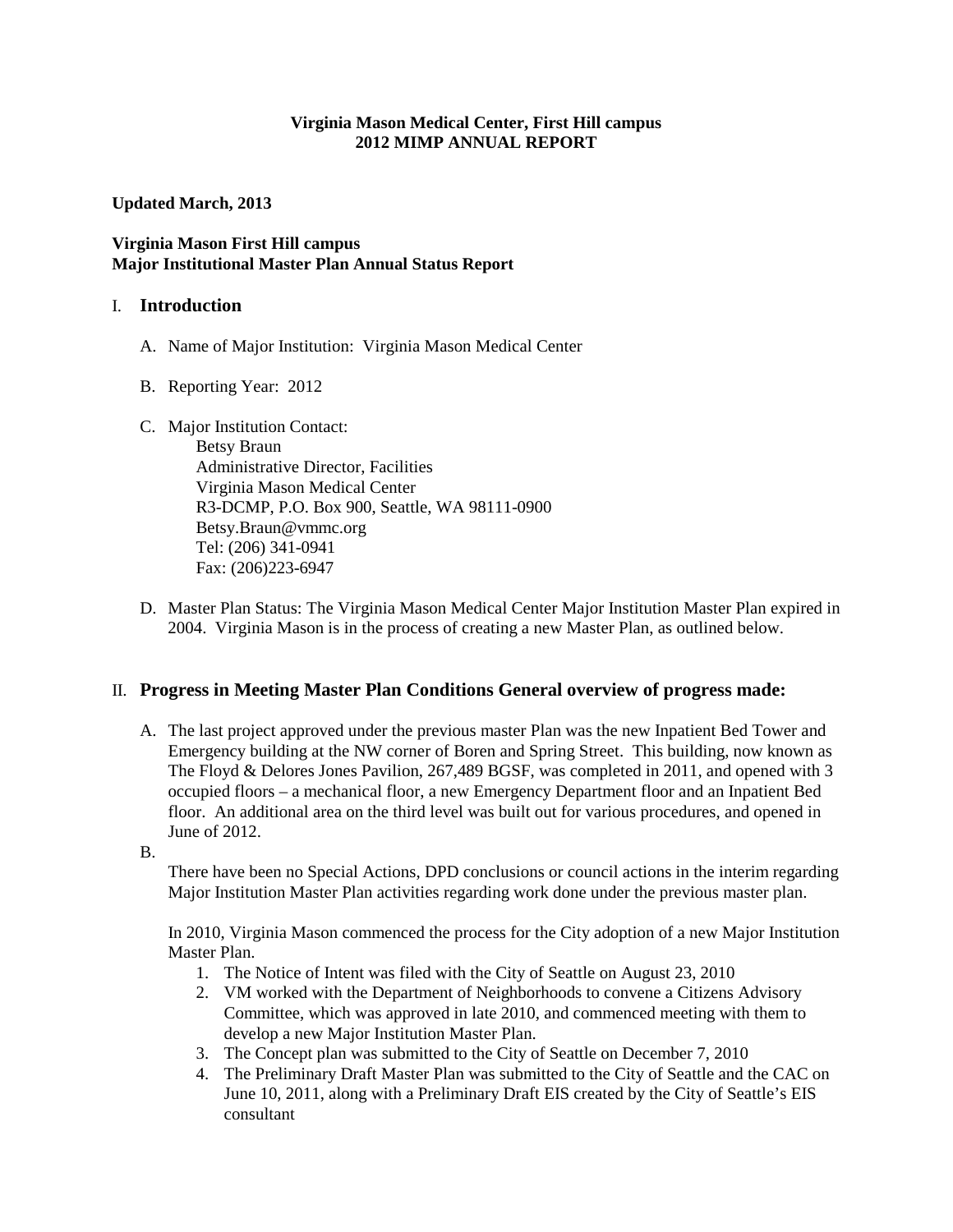- 5. An updated Preliminary Draft Master Plan and Preliminary Draft EIS were submitted to the CAC on August 10, 2011.
- 6. A community workshop was held on November  $19<sup>th</sup>$  to gather community input and brainstorm ideas.
- 7. A Draft Master Plan, Design Guidelines and Draft EIS were submitted to the CAC on June 15, 2012.
- 8. A final Draft of the Master Plan, Design Guidelines and EIS was submitted to DPD on October 19, 2012
- 9. The Final Master Plan, Design Guidelines and EIS were submitted to the CAC on December 13, 2012.

To-date, there have been the following CAC meetings:

| Meeting #1 - Presentation of Concept Plan                                                   | Thu 12/16/10   |
|---------------------------------------------------------------------------------------------|----------------|
| Meeting #2 - Joint DEIS Scoping Meeting and CAC Comments                                    | Wed 1/26/11    |
| Meeting #3 - Presentation on Prel Master Plan Progress                                      | Wed 4/27/11    |
| Meeting #4 - Presentation on Prel Master Plan Progress                                      | Wed $5/25/11$  |
| Meeting #5 - Response to Comments on PDEIS and PDMP                                         | Wed 6/22/11    |
| Meeting #6 - CAC Prepares Comments on Preliminary Draft Master Plan and PDEIS               | Wed 7/27/11    |
| Meeting #7 - CAC Meeting to Develop Comments                                                | Wed 8/24/11    |
| Meeting #8 - Discussion of Subcommittee Approach                                            | Wed $10/26/11$ |
| Meeting #9 - Workshop on Height, Bulk and Scale                                             | Sat $11/19/11$ |
| Meeting $#10$ - Discussion of Workshop & How to Proceed                                     | Wed 12/7/11    |
| Meeting $#11$ – Meeting to review height, bulk and scale                                    | Wed $1/11/12$  |
| Meeting $#12$ – Meeting to review height bulk and scale cancelled due to snow<br>delays     | Wed 1/25/12    |
| Meeting $#13$ – Meeting to review height, bulk and scale                                    | Wed 2/22/12    |
| Meeting $#14$ – Meeting to review height, bulk and scale                                    | Wed 3/14/12    |
| Meeting #15 – Meeting on Draft EIS comments                                                 | Wed 6/27/12    |
| Meeting #16 – Meeting to develop comments on the Draft MIMP and Guidelines                  | Wed 7/25/12    |
| Meeting #17 – Meeting to continue developing comments on the Draft MIMP and GL              | Wed 8/8/12     |
| Meeting $#18$ – Meeting to develop comments on Draft EIS                                    | Wed 8/22/12    |
| Meeting #19 – Meeting to discuss VM and DPD responses to Draft MIMP, GL and EIS Wed 9/26/12 |                |
| Meeting #20 – Meeting to review Final documents and CAC comments on EIS                     | Wed 1/9/13     |
| Meeting $#21$ – Meeting to develop CAC final recommendations letter                         | Wed 1/23/13    |
| Meeting #22 – Meeting to finalize CAC final recommendations letter                          | Wed 2/6/13     |
| Meeting #23 – Meeting to approve CAC final recommendations letter                           | Wed 2/20/13    |

The Hearing Examiner public hearings have now been scheduled for the week of April 22, 2013. There have been no appeals filed as to the adequacy of the EIS.

## III. **Major Institution Development Activity Initiated or Under Construction Within the MIO Boundary During the Reporting Period:**

A. Plans are underway, and construction has commenced on building out additional shelled floors. This tenant improvement work will occur within the footprint of the established shell approved under the previous master plan, and no additional actions are anticipated.